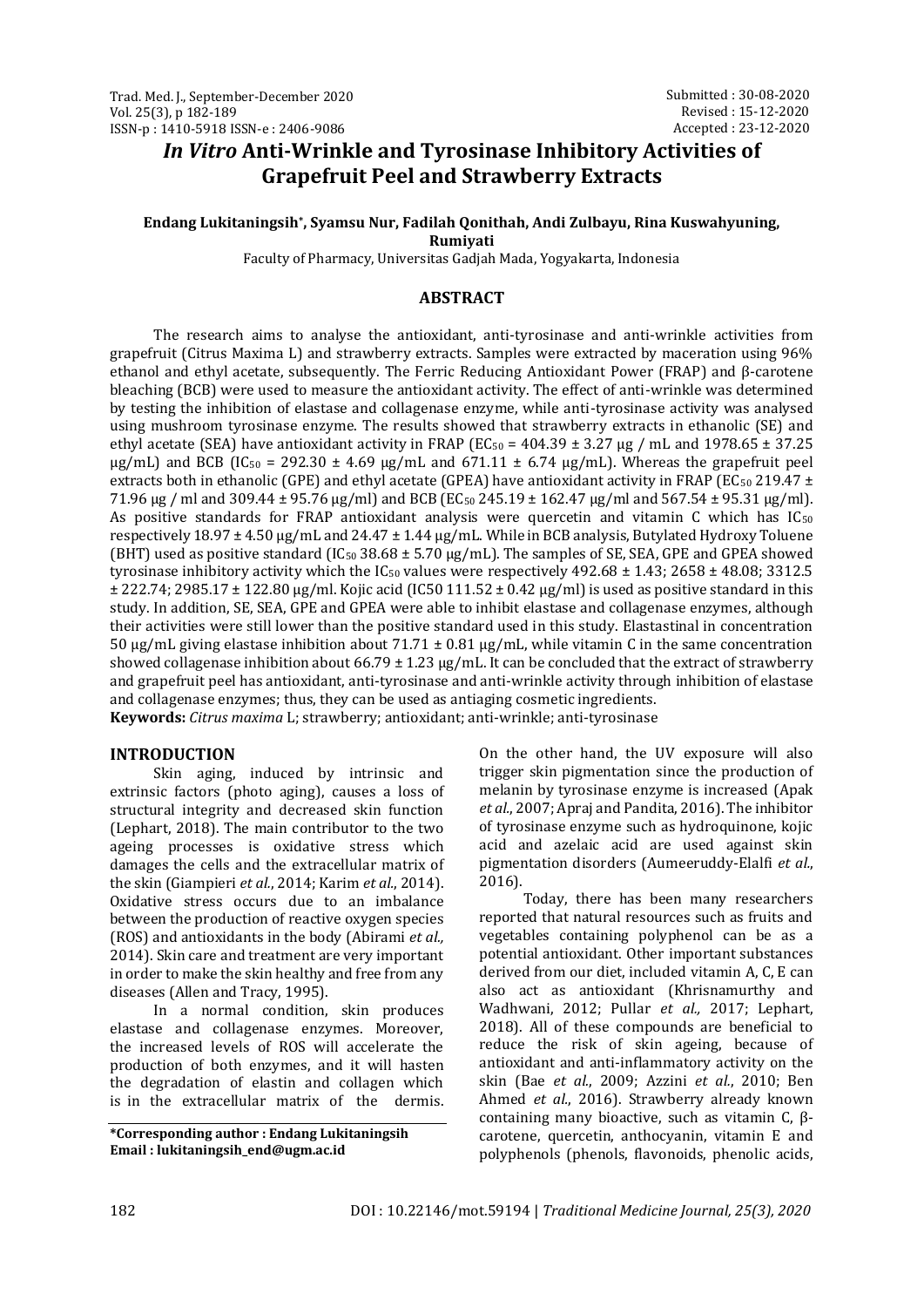

**Human Neutrophil Elastase Inhibitory Activity (%)** 

Figure 1. HNE inhibitory activity of extracts, vitamin C (as positive standard) and elastatinal at three different concentrations (n=3)

ligands and tannins) (Chang *et al.*, 2013; Ben Ahmed *et al.*, 2016). *Citrus Maxima* L or grapefruit which is known as Papanus, and is spread widely throughout India. The wooden peel and root of *C. maxima* L. contains β-sitosterol and acridine alkaloids. Essential oils from leaves and raw fruits contain limonene, neroli, neroli acetate and geraniol. These plants have been commonly used for medical treatment such as sedatives for anxiety, convulsive cough, treatment of haemorrhagic diseases and epilepsy. *C. maxima* L. also contains a high compound of polyphenol; hesperidin and naringin which show various pharmacological activities that have been previously studied (Cuvelier *et al.*, 1992), which is as an inhibitor of tyrosinase, acetylcholinesterase and Btyrosinase, acetylcholinesterase and glucuronidase enzymes (Karim *et al.*, 2014). Another research claimed that grapefruit (*C. maxima* L.) can be used as skin moisturizer and is made in cream form. Additionally, vitamin A and C in grapefruit are also able to fight free radical well (Xu *et al.*, 2008).

# **METHODOLOGY Materials**

The sample of grapefruit (*C. Maxima* L.) was obtained from Bantul Residence, Yogyakarta, Indonesia. The ripped strawberry sample was obtained from strawberry farm in Bandung, West Java, Indonesia.

Chemicals used in this research include: Ethanol (JT-Baker, USA), ethyl acetate (JT-Baker, USA), dimethyl sulfoxide (DMSO), 10% SDS, HCl, 28 N-succinyl- (ala) 3-p-nitroanilide (Sigma, USA) and buffers Tris-Cl (Sigma, USA), tyrosinase (mushroom) enzyme (sigma, USA), enzyme Neutrophil Human Elastase (Enzo Life Science, USA), elastatinal inhibitor (Enzo Life Science, USA), MeOSuc-AAPV-pNa substrate, enzyme Matrix Metalloproteinase-1 (MMP-1, Enzo Life Science, USA)), MMP-substrate (BML-P125-9090) (Enzo Life Science, USA), NNGH inhibitors (Enzo Life Science, USA), kojic acid, ascorbic acid (Merck, Germany), L-Dopa, iron (II) sulphate (FeSO4. 7H2O) (sigma, USA), 2,4,6-tripiridyl-s-triazine (TPTZ) (sigma, USA), FeCl3 (sigma, USA), linoleic acid, Tween 20 (sigma, USA), β-carotene (sigma, USA), butyl hydroxy toluene (BHT) (sigma, USA), sodium acetate.

## **Instrumentation**

Glassware, laminar air flow cabinet (Labconco, Kansas), centrifuge (Sorvall, USA), UV-Vis spectrophotometer (Shimadzu, Japan), ELISA Reader (Bio-rad Benchmark, Japan and Corona electric type SH-1000), rotary evaporator (IKA, Germany), micro pipettes (Socorex, Switzerland), analytical balance (Sartorius, Germany), vortex (Shimadzu, Japan), Ovens (Memmert, Germany), incubator (Heraeus, Germany), 96 plate well (pyrex).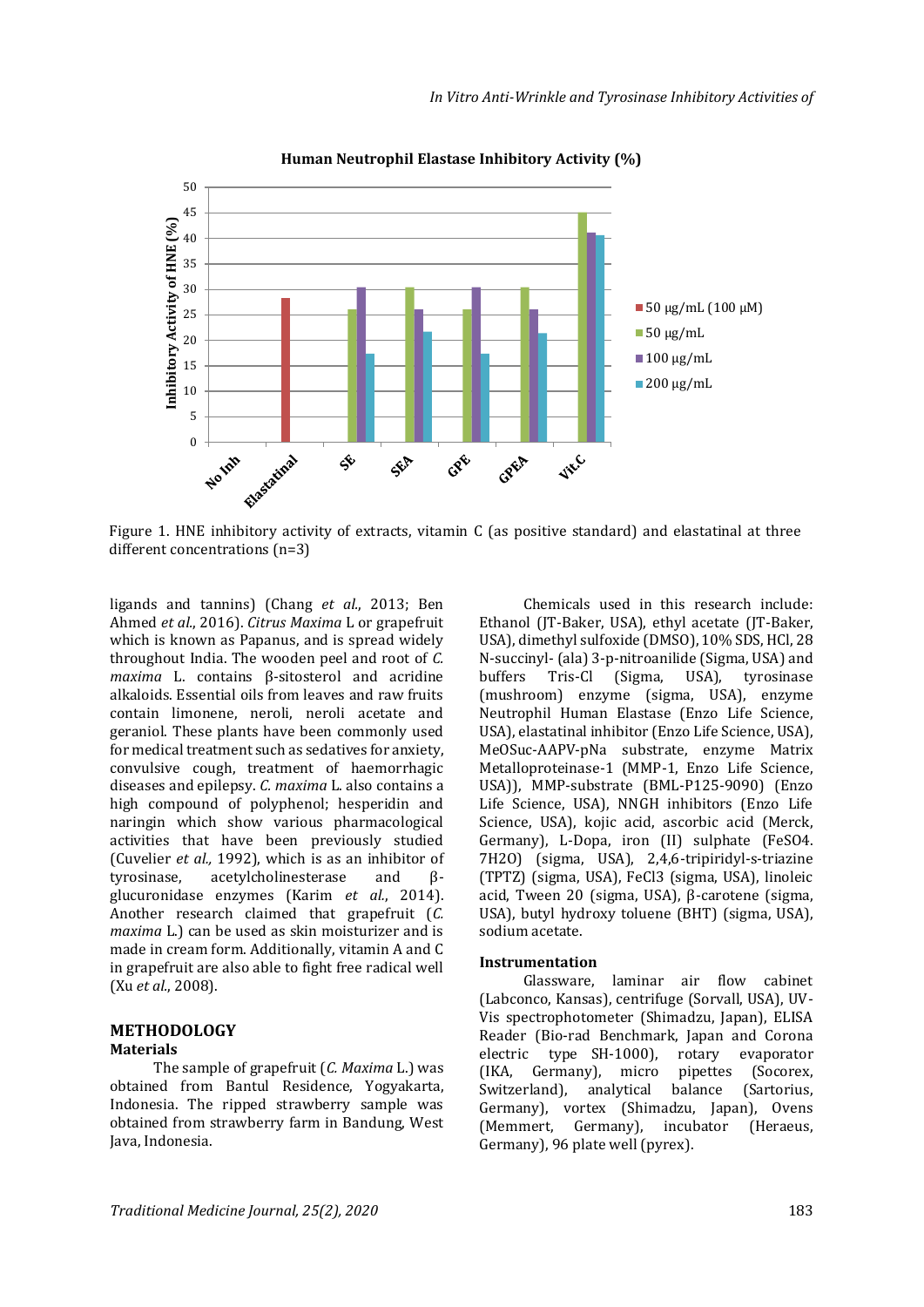## *Endang Lukitaningsih*

| No             | <b>Extract</b>                                  | Yield $(\% )$ |
|----------------|-------------------------------------------------|---------------|
|                | Ethanolic Extract of Strawberry (SE)            | 1.58          |
| 2              | Ethyl Acetate Extract of Strawberry (SEA)       | 0.31          |
|                | Ethanolic Extract of Grapefruit Peel (GPE)      | 4.60          |
| $\overline{4}$ | Ethyl Acetate Extract of Grapefruit Peel (GPEA) | 3.51          |

Table I. Persen yield of SE, SEA, GPE and GPEA extracts

Table II. Phenolic and Flavonoid content in Extract

| Sample                                          | <b>Phenolic Content</b><br>(% equivalent to Gallic acid) | <b>Flavonoid Content</b><br>(% equivalent to<br>Quercetin) |
|-------------------------------------------------|----------------------------------------------------------|------------------------------------------------------------|
| Ethanolic Extract of Strawberry (SE)            | $3.5 \pm 0.04$                                           | $2.58 \pm 0.01$                                            |
| Ethyl Acetate Extract of Strawberry (SEA)       | $2.12 \pm 0.04$                                          | $1.38 \pm 0.04$                                            |
| Ethanolic Extract of Grapefruit Peel (GPE)      | $4.22+0.06$                                              | $11.25 + 0.06$                                             |
| Ethyl Acetate Extract of Grapefruit Peel (GPEA) | $2.38 + 0.07$                                            | $5.95 + 0.02$                                              |

## **Sample Preparation and extraction**

The first step was to clean 5 kilograms of fresh strawberries by washing it in flowing water, and then blended them using blender. The blended sample was then extracted using 96% of ethanol and ethyl acetate by maceration method. Every 100 grams of the sample was extracted by 300 mL of the ethanol and then stand it be for 1x24 hours. Next, the sample was then filtered and the residue was macerated again using 96% of ethanol. The following step was to macerate the residue again by ethyl acetate using the same method. Each extracted result from the maceration was then evaporated using rotary evaporator until it got the strawberry extract of ethanolic and ethyl acetate (SE and SEA) which was ready to test the activity.

For the grapefruit, the first step was to wash the 5 kg of grapefruit by washing it in flowing water. After that, the sample was peeled and peels were dried using an oven at  $50^{\circ}$  C until it became dried. The dried sample was then weighed and macerated for 1x24 hours using 96% of ethanol solvent as much as 5L for each 1kg of sample. The maceration and residue were separated using filter, then the residue was macerated again by 96% ethanol with the same method in three times repetition. Then the residue was macerated again by ethyl acetate solvent for 1x24 hours and then was filtered. Residue was macerated again by ethyl acetate solvent with the same method in three times repetition. The ethanol and ethyl acetate maceration were evaporated using a rotary evaporator until it got concentrated extract of grapefruit peel in ethanol and ethyl acetate (GPE and GPEA, respectively) which was ready to be tested. The extract yield was then measured using the below formula:

$$
Yield\% = \frac{the \text{ weight of extract obtained}}{the \text{ weight of sample}} X 100\%
$$

#### **Determination of phenolic and flavonoid content**

Determination of flavonoid content was conducted by the aluminium chloride colorimetric method (Chang *et al.*, 2002; Ahmad *et al.*, 2015; Baba and Malik, 2015; Klungsupya *et al.*, 2015). Briefly, 50 µL of extract was made up to 1 mL with methanol, then mixed with 4 mL of distilled water and incubated for 5 min. After that followed by adding 0.3 mL of 5% NaNO<sup>2</sup> solution; 0.3 mL of 10% AlCl<sup>3</sup> solution, and the mixture was allowed to stand for 6 min. Then, 2 mL of 1 mol/L NaOH solution was added, and the final volume of the mixture was brought to 10 mL with distilled water. The mixture was allowed again to stand for 15 min, and measured absorbance at 510 nm. The total flavonoid content was calculated from a calibration curve, and the data was expressed as mg quercetin equivalent per 100 g dry weight.

Determination phenolic content was performed according to Folin – Ciocalteu's method. Briefly, put 0.05 mL of extract and 0.45 mL distilled water into flask, and then mixed with 2.5 mL of 1:10 2 N Folin – Ciocalteu's phenolic reagent (Sigma Aldrich). Thereafter 2 mL of  $7.5\%$  (w/v) sodium carbonate was added and heated at 50 °C for 5 minutes. After that, absorbance was read at 760 nm with a UV/vis spectrophotometer (Varion Cary IE) in room temperature. Total phenolic content was estimated according to a Gallic acid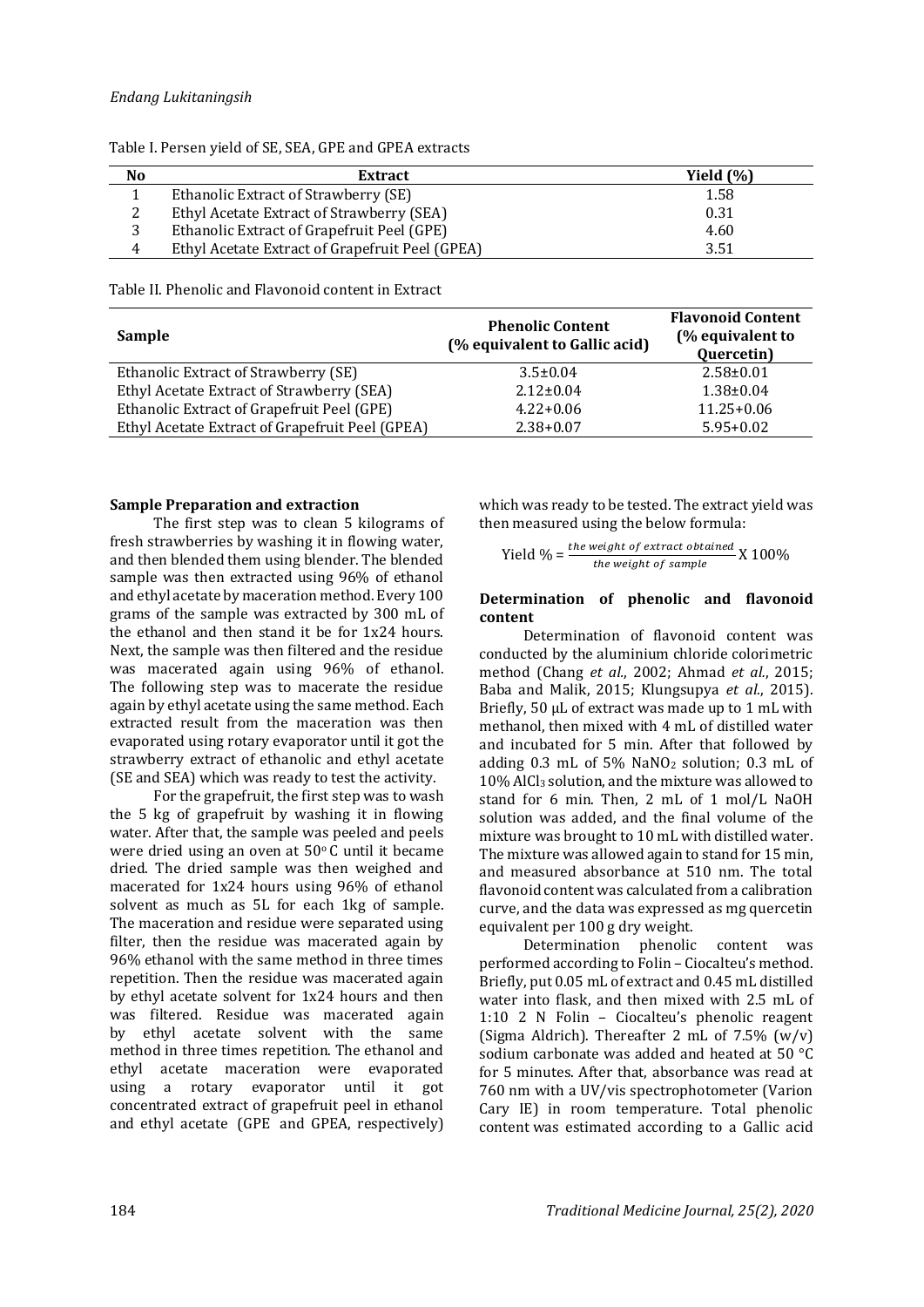

**Collagenase Inhibitory Activity (%)**

Figure 2. Collagenase inhibitory activity of extracts, vitamin C (as positive standard) and NNGH at three different concentrations (n=3)

| Table III. Antioxidant of samples determined by using FRAP and BCB method |  |  |
|---------------------------------------------------------------------------|--|--|
|---------------------------------------------------------------------------|--|--|

| $IC_{50}$ ( $\mu$ g/mL)<br>(FRAP) | $IC_{50}$ ( $\mu$ g/mL)<br>(BCB) |
|-----------------------------------|----------------------------------|
| $404.39 \pm 3.27$                 | $292.30 \pm 4.69$                |
| $1978.65 \pm 3.27$                | $671.11 \pm 6.74$                |
| $219.47 \pm 71.96$                | $245.19 \pm 162.47$              |
| $309.44 \pm 95.76$                | $567.54 \pm 95.31$               |
| $18.97 \pm 4.50$                  | $135.56 \pm 6.80$                |
| $24.47 \pm 1.44$                  |                                  |
|                                   | $38.68 \pm 5.70$                 |
|                                   |                                  |

Table IV. The determined result of anti-tyrosinase activity from the sample

| <b>Sample</b>                                   | $IC_{50}$ Anti tyrosinase ( $\mu$ g/mL) |
|-------------------------------------------------|-----------------------------------------|
| Ethanolic Extract of Strawberry (SE)            | $492.68 \pm 1.43$                       |
| Ethyl Acetate Extract of Strawberry (SEA)       | $2658.00 \pm 48.08$                     |
| Ethanolic Extract of Grapefruit Peel (GPE)      | $3312.5 \pm 222.74$                     |
| Ethyl Acetate Extract of Grapefruit Peel (GPEA) | $2985 \pm 122.80$                       |
| Kojic acid                                      | $111.52 \pm 0.42$                       |

standard curve (20-100 mg/mL), results were expressed as milligrams of Gallic acid equivalent (GAE) per 100 g of dry weight (Chang *et al.*, 2002; Ahmad *et al.*, 2015; Klungsupya *et al.*, 2015).

# **Antioxidant activity test using FRAP**

The Ferric Reducing Antioxidant Power (FRAP) test was conducted according to method (Apak *et al.*, 2007) with a slight modification. Firstly, prepare ferric chloride solution (3 mM in 5 mM citric acid) and TPTZ solution (2,4,6tripyridyl-s-triazine; 1 mM in 0.05 M HCl). The comparison of quercetin and vitamin C were made with several series of concentrations which are 7.81 µg/ml; 15.63 µg/ml; 31.25 µg/ml; 62.50 µg/ml and 125 µg/ml. Then, the samples (SE, SEA, GPE and GPEA) were prepared into each concentration of 5  $\mu$ g/ml, 25  $\mu$ g/ml, 125  $\mu$ g/ml, 250 µg/ml, 500 µg/ml and 1000 µg/ml. FeSO4 was used to obtain the standard curve and it was made by the concentration of 2.5  $\mu$ g/ml; 5  $\mu$ g/ml; 10  $\mu$ g/ml; 20  $\mu$ g/ml and 40  $\mu$ g/ml. Using pipette,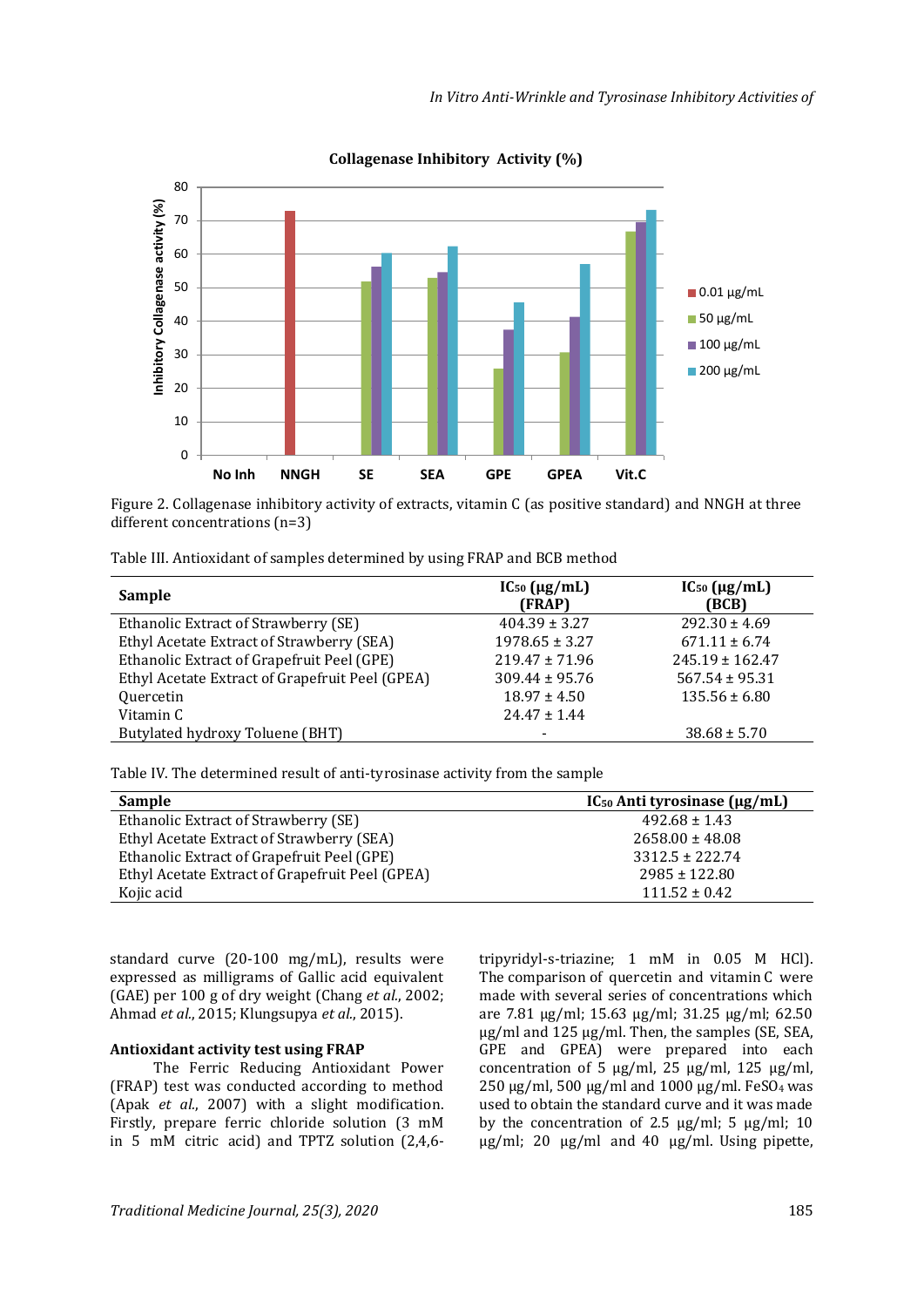it was obtained 30 µl of each sample and standard, after that it was put into 96 well plate and then added with 140 µl TPTZ solution. Each of the samples was added with 30 µl FeCl3 and measured the absorbance at a wavelength of 620 nm. The sample absorbance data was calculated against the FeSO<sup>4</sup> solvent series and its antioxidant capacity was determined as equivalent to  $\mu$ M Fe<sup>3+</sup> which was reduced to  $\mu$ M Fe<sup>2+</sup>.

## **Antioxidants Activity Test Using BCB**

The β-carotene bleaching (BCB) test was conducted in accordance to method (Apak *et al.*, 2007) with a slight modification. Beta-carotene solution was made by dissolving 2.0 mg of betacarotene powder in 0.2 ml of chloroform, 0.2 ml of linoleic acid, 2 ml of tween 20 and distilled water to a volume of 100.0 ml, and then it was shaken until it became a clear solution. Butyl hydroxyl toluene (BHT) and quercetin were used as a standard and then made as concentration series. For quercetin, the concentration series were 7.81 µg/ml; 15.63 µg/ml; 31.25 µg/ml; 62.50 µg/ml; 125 µg/ml and 250 µg/ml. For the standard of BHT, the used concentration series were 3.9 µg/ml; 7.8 µg/ml; 15.6 µg/ml; 31.3 µg/ml and 62.5 µg/ml. Furthermore, the samples were made in the concentration series of 50 µg/ml, 250 µg/ml, 500 µg/ml, 750 µg/ml and 1000 µg/ml. From each sample and standard 20 µl were piped into 96 plate wells and then it was added with 180 µl BCB solution. It was then incubated for 30 minutes at 50°C and the absorbance was observed at a wavelength of 450 nm in the 0th minute until the 120th minute with a 30-minute interval. The antioxidant activity was calculated based on the activity of different degradation of the test sample with degradation to the control (only betacarotene). The rate of degradation of the sample was calculated with the formula:

The rate of the sample degradation =  $\ln (a/b) \times 1/t$ 

Which: ln = natural log; a = Absorbance at 0 minute;  $b = Absorbance at 120-minute; t = time (minute).$ 

Antioxidant activity (AA), described as inhibition relative to the control, is formulated as follow:

$$
AA\% = \frac{degradation\ of\ control-degradation\ of\ sample}{degradation\ of\ control}
$$
 x 100%

## **Anti-tyrosinase Activity Test**

The test of inhibition activity of tyrosinase enzyme was conducted by the spectrophotometry method (Chang *et al.*, 2013; Lukitaningsih and

Holzgrabe, 2014) using L-DOPA as substrate and kojic acid for the positive control. From each sample, the series of concentration was made from 50-1000 µg/mL, and 30 μL of each of the sample was obtained and added with 125 μL of phosphate buffer (0.1 M, pH 6.8) and 5 μL of tyrosinase enzyme (2500 units/mL). It was incubated for 30 minutes at 37ºC and added with 40 μL of L-DOPA (2.5 mM). The absorbance was observed at the wavelength of 515 nm. The measurement was also conducted for the blank solvent and positive control of kojic acid by using the same equation. The percentage of the inhibition was formulated using the formula:

% inhibition =  $\frac{Absorbane\ of\ negative\ control-Absorbane\ of\ sample}{Absorbrane\ of\ negative\ control}$  x Absorbance of negative control 100%

By the linier regression equation of  $y = a + b$ bx, by which the x is the sample concentration and the y is the % of inhibition, the value of  $IC_{50}$  can be measured by as follow:

$$
\text{IC}_{50} = \frac{50 - a}{b}
$$

#### **Anti-elastase Activity Test**

The anti-elastase test was carried out based on the manual products of Drug Discovery kit Neutrophil Elastase Coulometric (Ya Luo *et al.,* 2011). The first was to prepare buffer solution containing 10 mM HEPES, 50 mM NaCl and 0,05% Tween 20 in DMSO. The sample solution (50-200 μg/mL) was piped 20 μL using pipette and added with 65 μL buffer solvent into 96 well plate. The elastatinal (100μM) was used as an inhibitor control, the 95 μL buffer solution as the blank and 85 μL buffer solvent as a negative control. The 10 μL of Neutrophil elastase enzyme  $(2,2 \mu U/\mu L)$  was added into the sample, negative control and inhibitor control (the enzyme was not added into the blank) solution. The mixture was incubated for 30 minutes at 37 $\degree$  C, it was then added with 5  $\mu$ L of substrate (MeOSuc-Ala-Ala-Pro-Val-pNA, 100 μM) into each well and the absorbance was measured at the wavelength of 405nm which was observed for 10 minutes at every 1-minute interval. The obtained absorbance data (OD) was then plotted into graphic of observation time (minutes) against the absorbance (OD/minute) to acquire the linier regression equation. The percentage of the enzyme activity inhibition was obtained from inhibitor (sample) slope (v) against the control slope (v) by the formula:

<sup>%</sup> inhibition of enzyme activity = 100% -  $\left(\frac{V\text{ inhibitor}}{V\text{ event}}\right)$  $\frac{V}{V}$  control  $\frac{V}{V}$  (100%)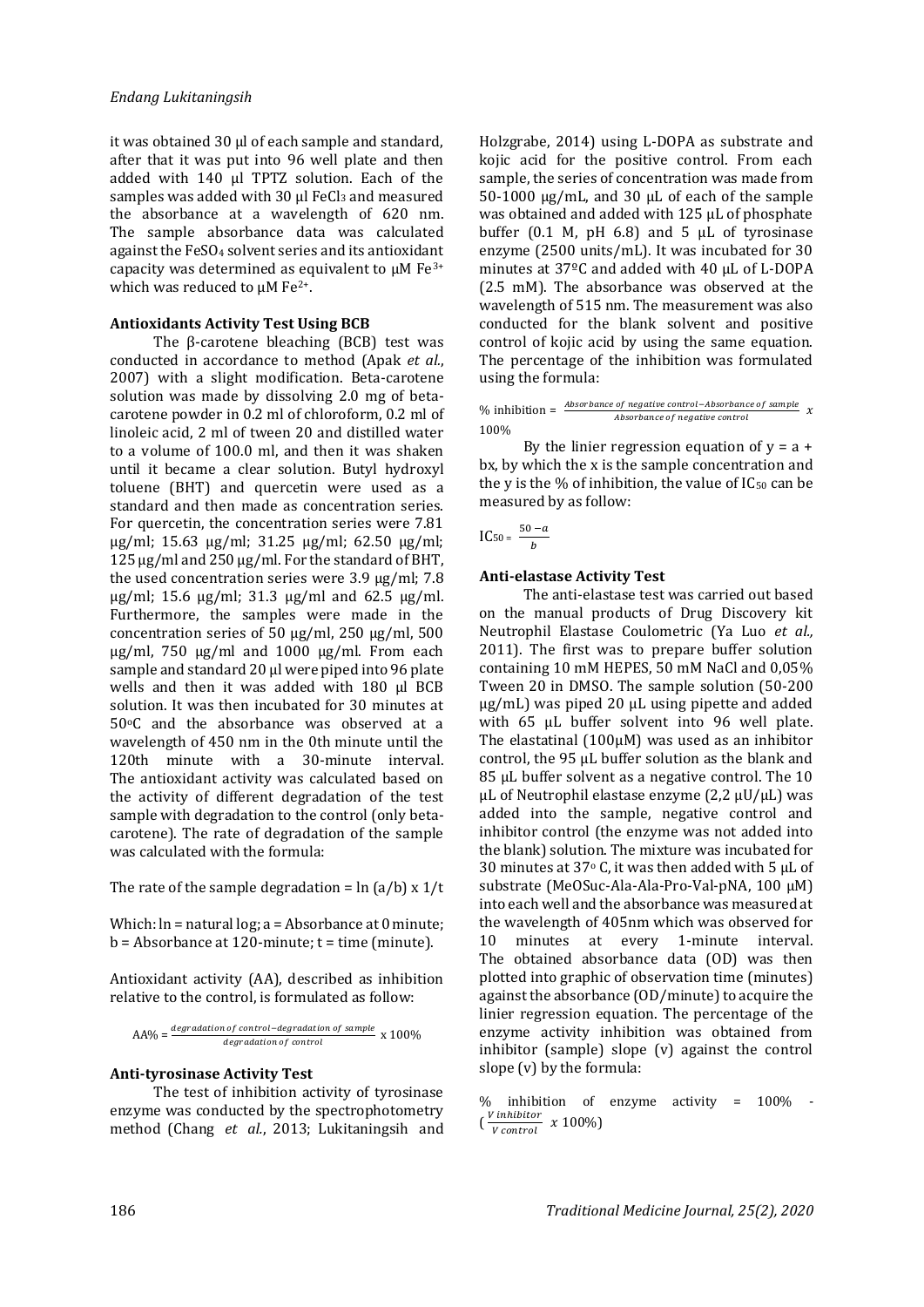# **Anti-collagenase Test**

The anti-collagenase test was conducted according to manual product method from MMP-1 Colorimetric Drug Discovery Kit. The first ingredient was buffer solution containing 50 mM HEPES, 10 mM CaCl2, 0,05% Brij-35 and 1 mM DTNB in DMSO. The 20 μL of sample solution  $(5-1000 \mu g/mL)$  was piped and added with 50  $\mu L$ of buffer solution into 96 well plate. NNGH inhibitor control (N-Isobutyl-N-(4 methoxyphenylsulfonyl) glycylhydroxamic acid; 1,3  $μ$ M) was used as comparator, 90  $μ$ L of buffer solvent as the blank and 70μL of buffer solution as negative control. Then 20 μL MMP-1 enzyme (153 mU/μL) was added into the well containing the sample, inhibitor and negative control (The enzyme was not added into the blank). The mixture was incubated for 30 minutes at 37° C, then each well was added with 10 μL of substrate (thiopeptide, Ac- PLG- [2- mercapto- 4 methylpentanoyl]- LG-OC2H5; 100 μM) and the absorbance was measured at the wavelength of 410 nm. The observation was conducted for 10 minutes at every 1-minute interval. The obtained absorbance data (OD) was then plotted into graphic of observation time (minutes) against the absorbance (OD/minute) to acquire the linier regression equation. The percentage of the enzyme activity inhibition was obtained from inhibitor (sample) slope (v) against the control slope (v) by the formula:

% inhibition of enzyme activity = 100% -  $\left(\frac{V\text{ inhibitor}}{V\text{ content}}\right)$  $\frac{V}{V}$  control  $\frac{V}{V}$  (100%)

## **CONCLUSION**

The extract of strawberry flesh and grapefruit peel contains antioxidant activity and inhibition of tyrosinase, elastase and collagenase enzymes. The expression of enzyme inhibition could not be compared precisely against the positive control, considering that the expression could not be delivered in the units of mol/mL. The strawberry flesh extract has more antioxidant, anti-tyrosinase and anti-collagenase compared to the grapefruit peel extract. On the other hand, the extract of GPEA is potentially able to get developed as anti-aging cosmetics ingredients by elastase enzyme inhibition mechanism.

# **REFERENCES**

Abirami, A., Nagarani, G. and Siddhuraju, P. (2014) 'potential of fresh juice from Citrus hystrix and C . maxima fruits', *Food Science and Human Wellness*. Beijing Academy of Food Sciences., 3(1), pp. 16–25.

- Ahmad, A. *et al.,* (2015) 'Quantification of total phenol, flavonoid content and pharmacognostical evaluation including HPTLC fingerprinting for the standardization of Piper nigrum Linn fruits', *Asian Pac. J. Trop. Biomed*. Hainan Medical University, 5(2), pp. 101–107.
- Ben Ahmed, Z. *et al.,* (2016) 'Determination of optimal extraction conditions for phenolic compounds from: Pistacia atlantica leaves using the response surface methodology', *Analytical Methods*, 8(31), pp. 6107–6114.
- Allen, D. and Tracy, P. (1995) 'No Title', *Journal oh Biological Chemistry*, 270(3), pp. 1408– 1415.
- Apak, R. *et al.,* (2007) 'Comparative evaluation of various total antioxidant capacity assays applied to phenolic compounds with the CUPRAC assay', *Molecules*, pp. 1496–1547.
- Apraj, V. D. and Pandita, N. S. (2016) 'Evaluation of skin anti-aging potential of Citrus reticulata blanco peel', *Pharmacognosy Research*, 8(3), pp. 160–168.
- Aumeeruddy-Elalfi, Z., Gurib-Fakim, A. and Mahomoodally, M. F. (2016) 'Kinetic studies of tyrosinase inhibitory activity of 19 essential oils extracted from endemic and exotic medicinal plants', *South African Journal of Botany*, 103, pp. 89–94.
- Azzini, E. *et al.,* (2010) 'Bioavailability of strawberry antioxidants in human subjects', *British Journal of Nutrition*, 104(8), pp. 1165–1173.
- Baba, S. A. and Malik, S. A. (2015) 'Determination of total phenolic and flavonoid content , antimicrobial and antioxidant activity of a root extract of Arisaema jacquemontii Blume', *Integrative Medicine Research*. Taibah University, 9(4), pp. 449–454.
- Badriyah and Hastuti, U. S. (2017) 'The effect of pomelo citrus (Citrus maxima var. Nambangan), Vitamin C and lycopene towards the number reduction of mice (Mus musculus) apoptotic hepatocyte caused of ochratoxin A', *AIP Conference Proceedings*, 1854(2017).
- Bae, J. Y. *et al.,* (2009) 'Bog blueberry anthocyanins alleviate photoaging in ultraviolet-B irradiation-induced human dermal fibroblasts', *Molecular Nutrition and Food Research*, 53(6), pp. 726–738.
- Chang, C. *et al.,* (2002) 'Estimation of Total Flavonoid Content in Propolis by Two Complementary Colorimetric Methods', 10(3), pp. 178–182.
- Chang, C. T. *et al.,* (2013) 'Chemical composition and tyrosinase inhibitory activity of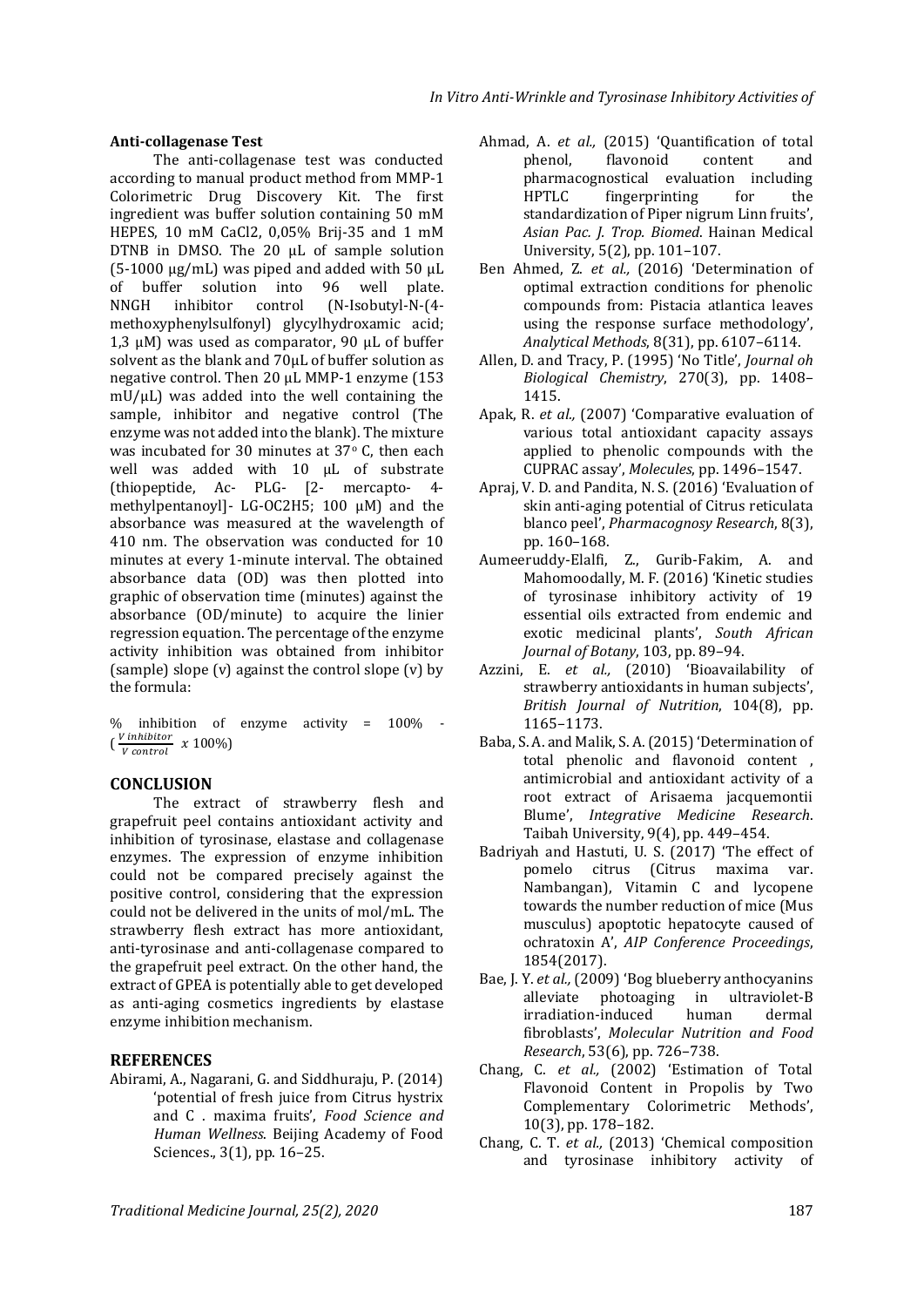Cinnamomum cassia essential oil', *Botanical Studies*, 54(1), pp. 2–8.

- Cuvelier, M. E., Richard, H. and Berset, C. (1992) 'Comparison of the Antioxidative Activity of Some Acid-phenols: Structure-Activity Relationship', *Bioscience, Biotechnology and Biochemistry*, 56(2), pp. 324–325.
- Giampieri, F. *et al.,* (2014) 'Polyphenol-rich strawberry extract protects human dermal fibroblasts against hydrogen peroxide oxidative damage and improves mitochondrial functionality', *Molecules*, 19(6), pp. 7798–7816.
- Inomata, S. *et al.,* (2003) 'Possible involvement of gelatinases in basement membrane damage and wrinkle formation in chronically ultraviolet B-exposed hairless mouse', *Journal of Investigative Dermatology*. Elsevier Masson SAS, 120(1), pp. 128–134.
- Karim, A. A. *et al.,* (2014) 'Phenolic composition, antioxidant, anti-wrinkles and Tyrosinase Inhibitory Activities of Cocoa Pod Extract', *BMC Complementary and Alternative Medicine*, 14(381), pp. 1–13.
- Khrisnamurthy, P. and Wadhwani, A. (2012) 'Antioxidant Enzymes and Human Health', in *Antioxidant Enzymes and Human Health*, pp. 1–18.
- Kim, J. H. *et al.,* (2009) 'Compounds with elastase inhibition and free radical scavenging activities from Callistemon lanceolatus', *Journal of Medicinal Plants Research*, 3(11), pp. 914–920.
- Klungsupya, P. *et al.,* (2015) 'Determination of free radical scavenging, antioxidative DNA damage activities and phytochemical components of active fractions from lansium domesticum corr. Fruit', *Nutrients*, 7(8), pp. 6852–6873.
- Lephart, E. D. (2018) 'Equol's anti-aging effects protect against environmental assaults by increasing skin antioxidant defense and ECM proteins while decreasing oxidative stress and inflammation', *Cosmetics*, 5(1), pp. 1–17.
- Lukitaningsih, E. (2014) 'Bioactive Compounds in Bengkoang (Pachyrhizus Erosus) as Antioxidant and Tyrosinase Inhibiting Agents', *Indonesian Journal of Pharmacy*, 25(2), p. 68.
- Menaa, F., Menaa, A. and Tréton, J. (2013) 'Polyphenols against Skin Aging', in *Polyphenols in Human Health and Disease*, pp. 819–830. doi: 10.1016/B978-0-12- 398456-2.00063-3.
- Nur, S., Rumiyati, R. and Lukitaningsih, E. (2017) 'Screening of Antioxidants, Anti-Aging and Tyrosinase Inhibitory Activities of Ethanolic and Ethyl Acetate Extracts of Fruit Flesh and Fruit Peel Langsat (Lansium domesticum Corr) In Vitro', *Majalah Obat Tradisional*, 22(1), p. 63.
- Nurrochmad, A. *et al.,* (2018) 'Effects of antioxidant, anti-collagenase, anti-elastase, anti-tyrosinase of the extract and fraction from Turbinaria decurrens Bory', *Indonesian Journal of Pharmacy*, 29(4), pp. 188–199.
- Ochiai, A. *et al.,* (2016). 'Rice bran protein as a potent source of antimelanogenic peptides with tyrosinase inhibitory activity', *Journal of Natural Products*, 79(10), pp. 2545–2551.
- Poljšak, B., Dahmane, R. G. and Godić, A. (2012) 'Intrinsic skin aging: The role of oxidative stress', *Acta Dermatovenerologica Alpina, Pannonica et Adriatica*, pp. 33–36.
- Pullar, J. M., Carr, A. C. and Vissers, M. C. M. (2017) 'The Roles of Vitamin C in Skin Health', (Figure 1).
- Qonita, F. (2017). *Pemanfaatan Ekstrak Buah Strawberry (Fragaria X Ananassa (Duchesne Ex Weston)) Sebagai Bahan Kosmetik: Uji Aktivitas Antiaging dan Antibakteri Secara In Vitro*. Yogyakarta: Faculty of Pharmacy, Gadjah Mada University.
- Vijaylakshmi, P. and Radha, R. (2015) 'An overview: Citrus maxima', *The Journal of Phytopharmacology*, 4(5), pp. 263–267. Available at: [www.phytopharmajournal](http://www.phytopharmajournal/) .com.
- Wang, F. *et al.,* (2008) 'Effect of increased pigmentation on the antifibrotic response of human skin to UV-A1 phototherapy', *Archives of Dermatology*, 144(7), pp. 851– 858.
- Wong, S. K., Lim, Y. Y. and Chan, E. W. C. (2010) 'Evaluation of antioxidant, anti-tyrosinase and antibacterrial activities of selected Hibiscus species', *Ethobotanical Leaflets*, 14(June), pp. 781–796.
- Xu, G. *et al.,* (2008) 'Juice components and antioxidant capacity of citrus varieties cultivated in China', *Food Chemistry*, 106(2), pp. 545–551.
- Ya Luo, Hao-ru Tang \*, Xiao-rong Wang, Yong Zhang, Z. L. (2011) 'Antioxidant properties and involved antioxidant compounds of strawberry fruit at different maturity stages', *Journal of Food, Agriculture and Environment*, 9(1), pp. 166–170.